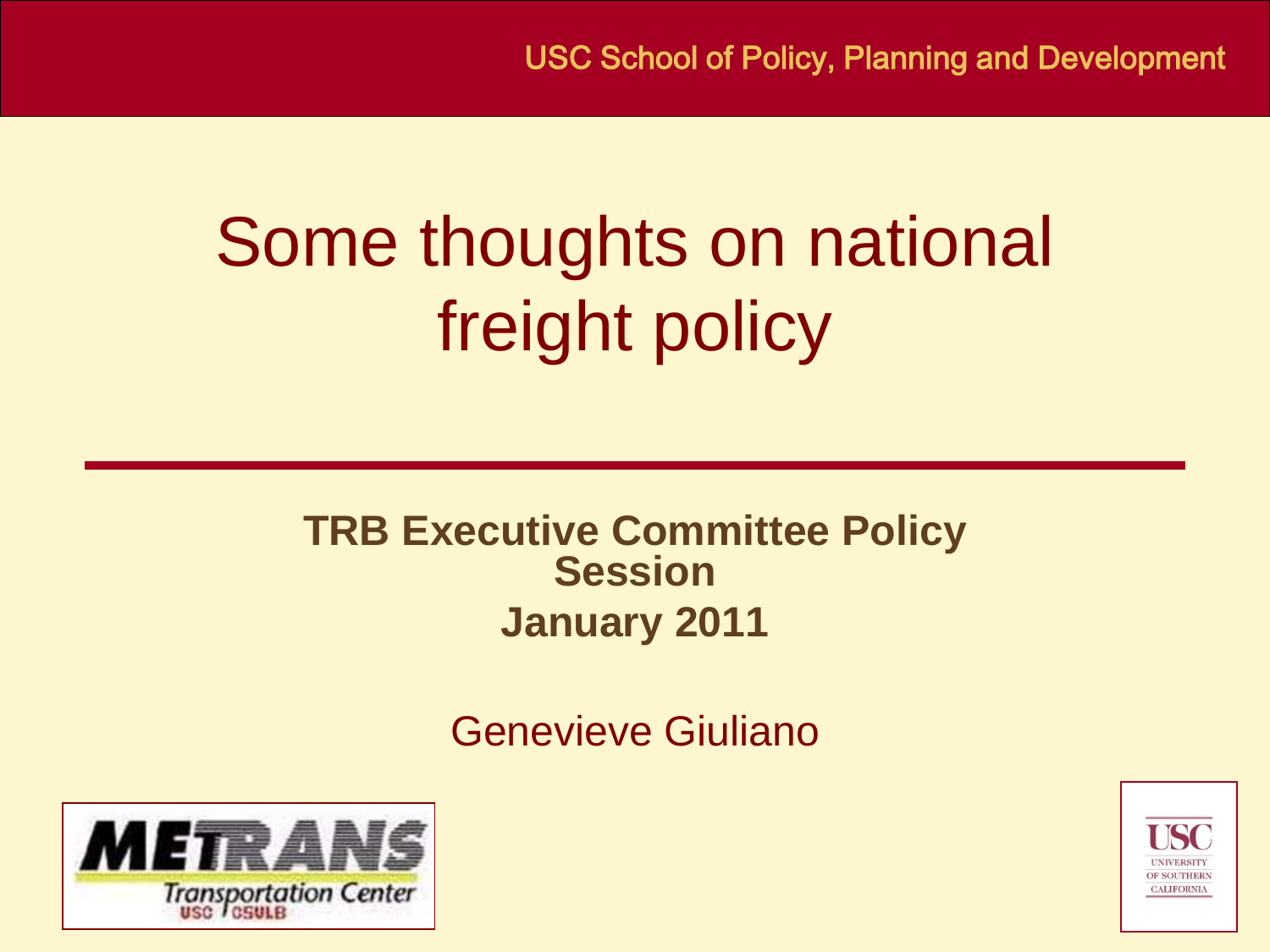#### Presentation Outline

- The challenge of freight from policy perspective
- Prior national policy efforts
- Federal resources and regional competition
- The changed world of US transport policy
- Possibilities for federal role

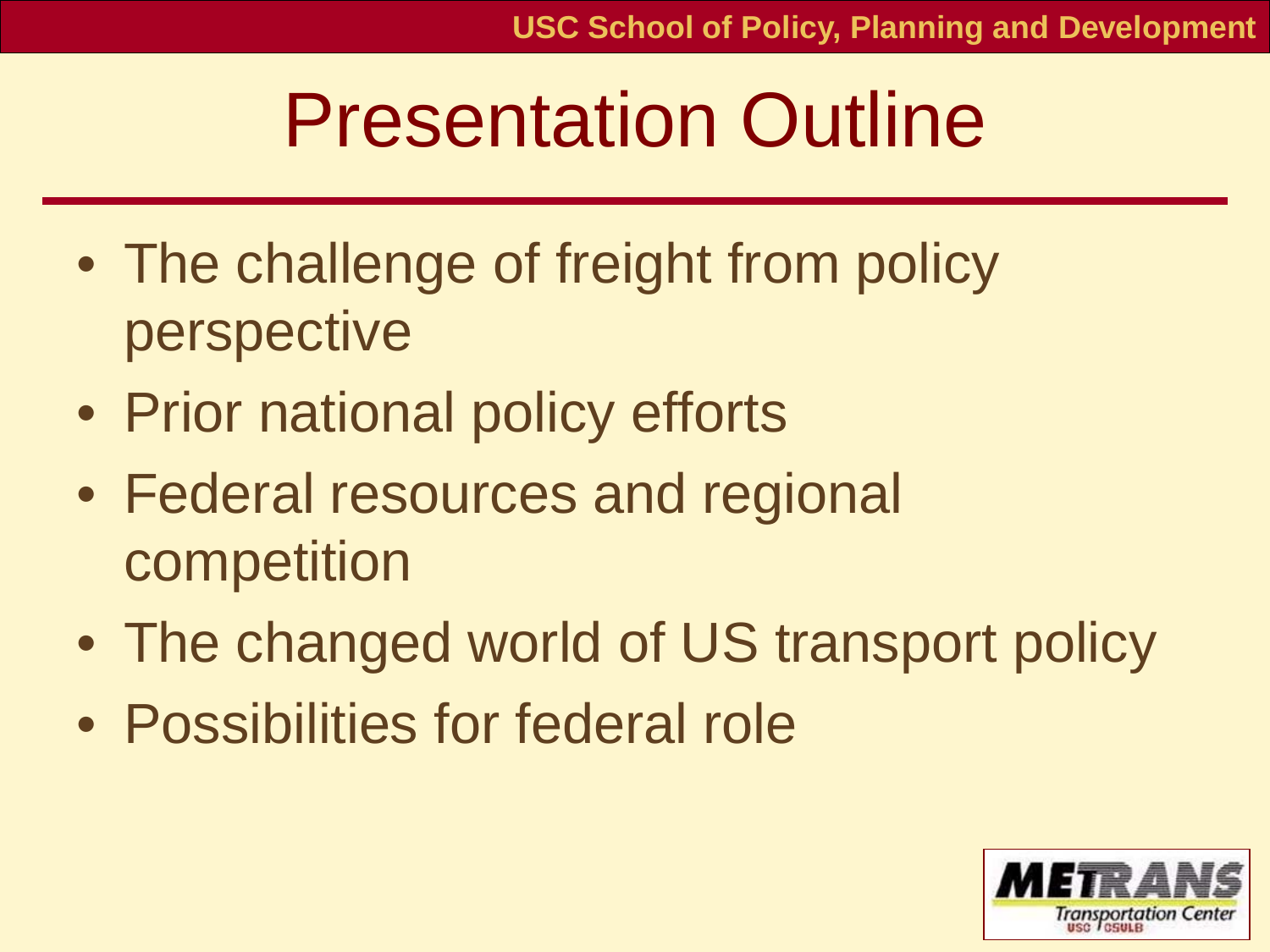## Scale and growth of trade

#### Growth in Foreign Trade

|                         | T998           | 2008           |
|-------------------------|----------------|----------------|
| <b>US Foreign trade</b> | \$1.6 trillion | \$3.4 trillion |
| As share of GDP         | 26%            | 30%            |

#### Growth in Total Trade (2002 \$ billions)

|          | 2002 | 2008 |
|----------|------|------|
| Total    | 13.2 | 16.8 |
| Domestic | 11.0 | 14.2 |

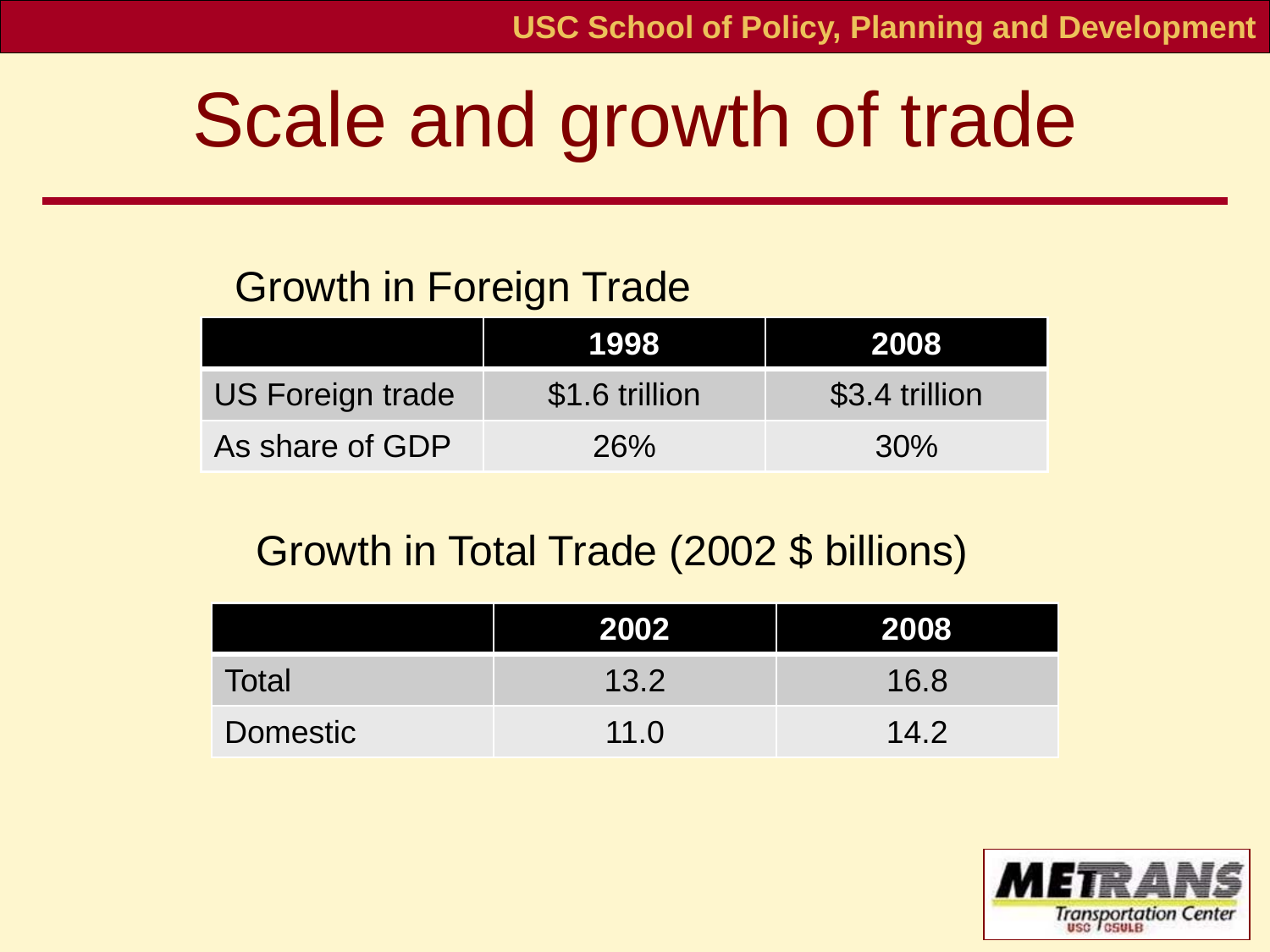**USC School of Policy, Planning and Development**

#### Challenge: concentration of trade

- Top 10 international gateways account for 44% of all trade
	- LA region #1
	- NY region #2
- Top 5 port complexes account for 53% of all waterborne trade
- Top 5 container port complexes account for 70% of all container trade
	- LA/LB account for 35%

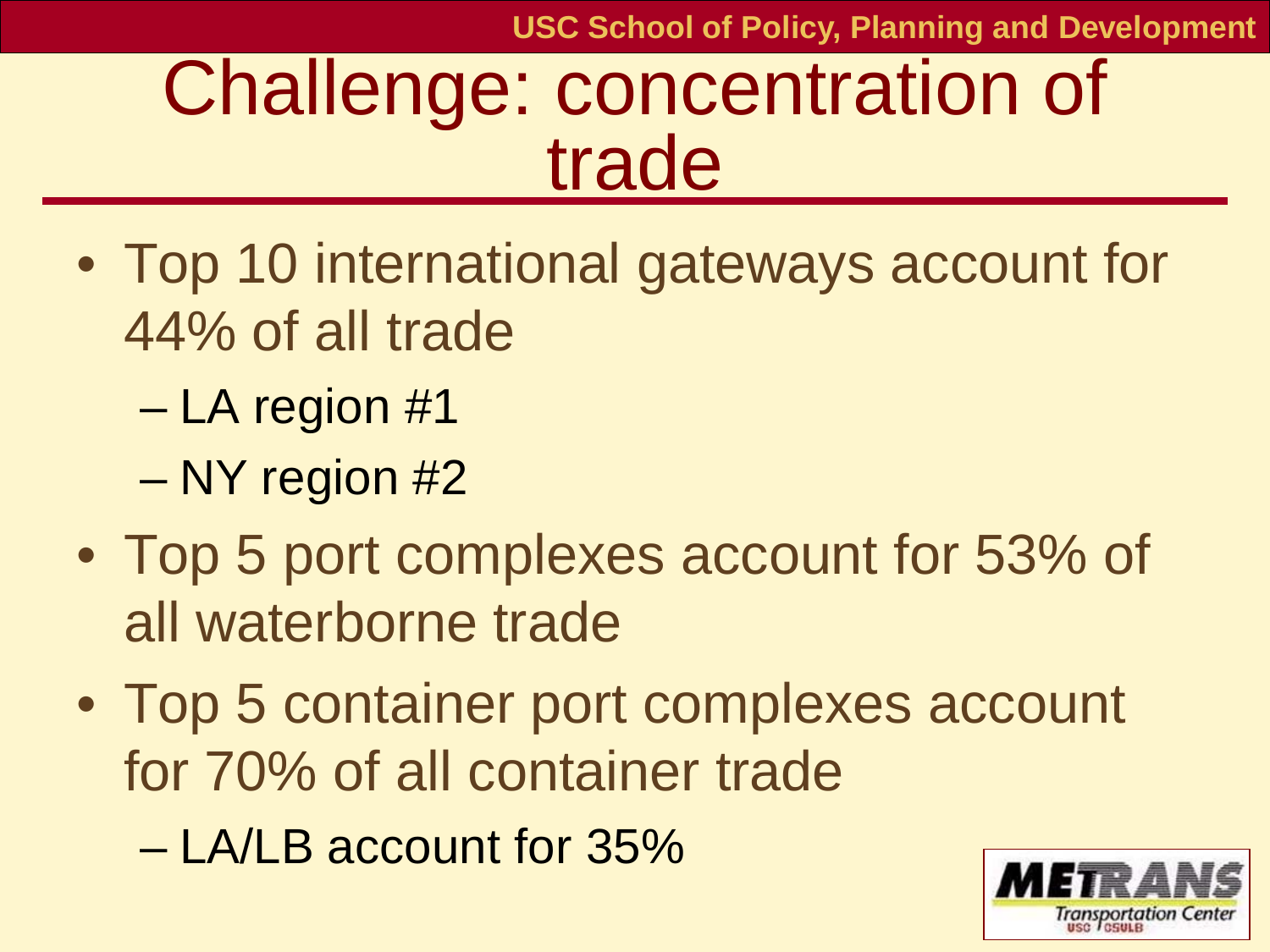## Policy challenges

| <b>Attribute</b>                                                                              | <b>Policy Problem</b>                                                                           |
|-----------------------------------------------------------------------------------------------|-------------------------------------------------------------------------------------------------|
| Concentration                                                                                 | How to distribute federal funds on<br>merit<br>Pressures for formula allocation                 |
| Highway system largest investment                                                             | <b>Shrinking HTF</b><br>Competition – freight vs passenger<br>needs<br><b>Fair share issues</b> |
| Complexity of major freight bottleneck<br>problems – many stakeholders, public<br>and private | How to determine appropriate federal<br>role<br>How to achieve consensus                        |
| Fluidity of supply chains and freight<br>flows                                                | How to predict future demand                                                                    |
| <b>Regional competition</b>                                                                   | How to avoid distorting competition                                                             |

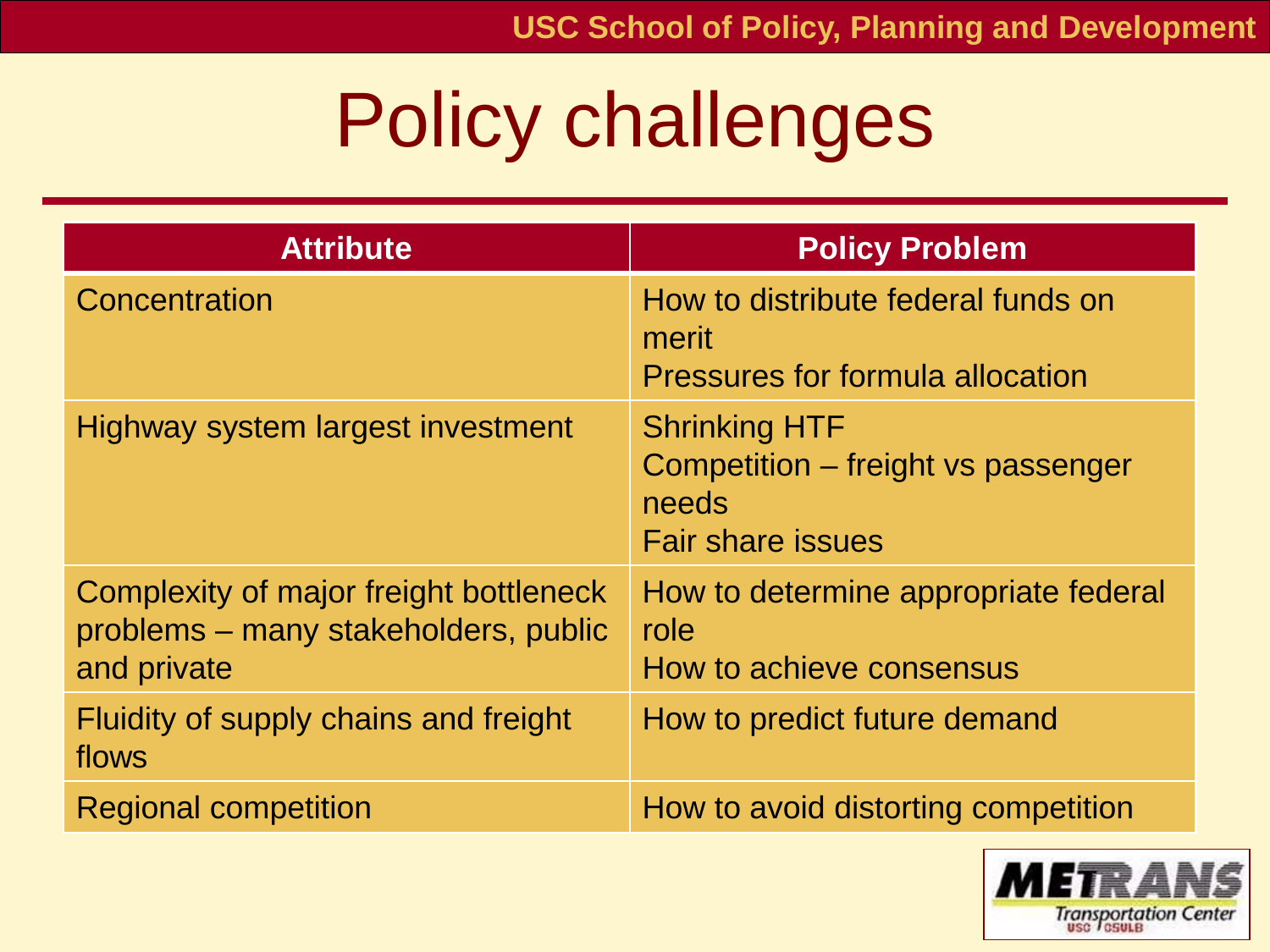## Prior national policy I: TEA-21

- Nat'l Corridor Planning and Development Program + Coordinated Border Infrastructure Program
	- \$1.1 B; discretionary grant programs with allocation by USDOT
	- From discretionary to earmarks
	- About 80% of total earmarked
- TIFIA (\$530 M)
- RRIF (\$3.5 B)

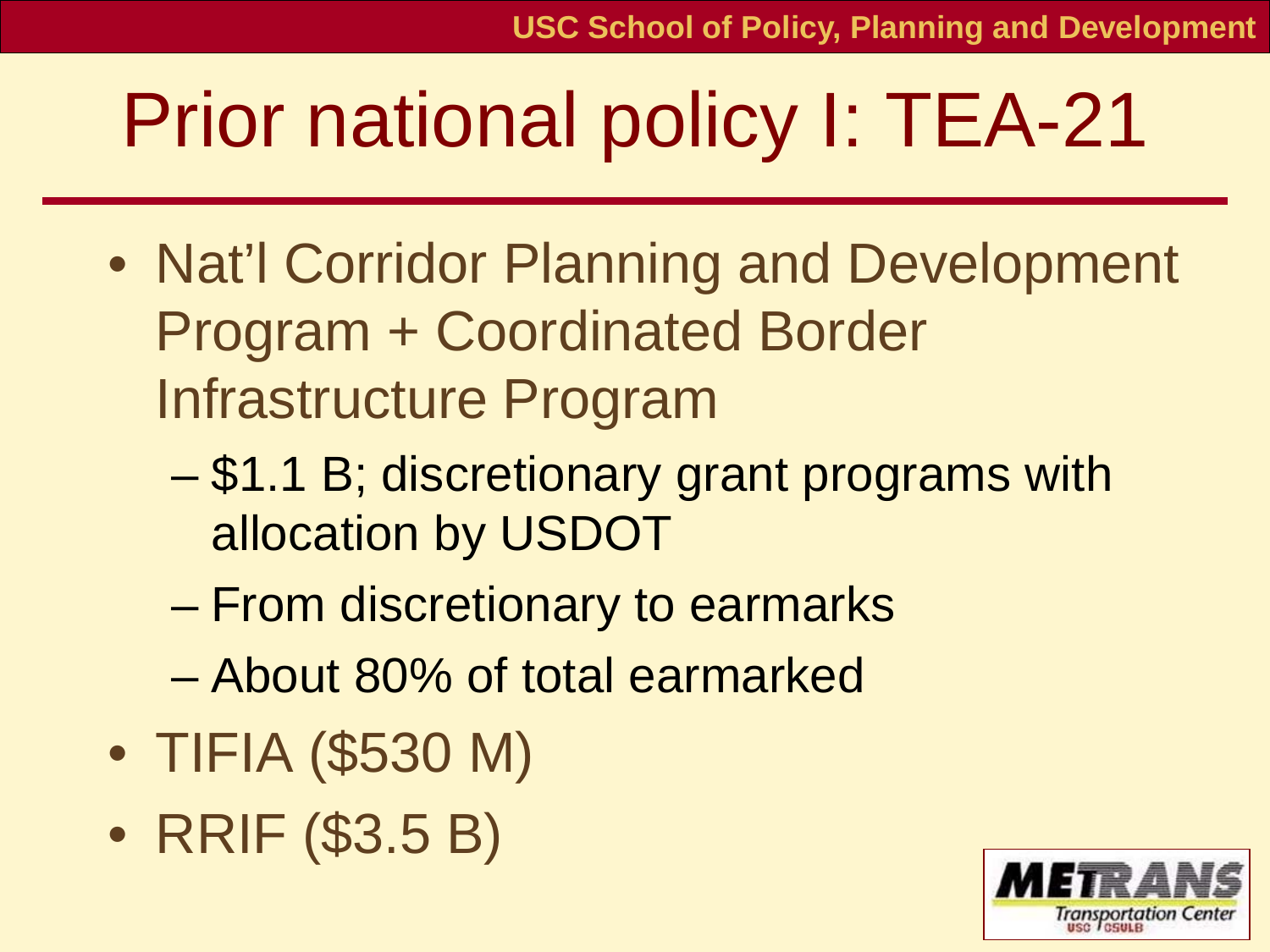# Prior policy II: SAFETEA-LU

| Program                                                                     | Funding<br>(SM) | <b>Comments</b>                              |
|-----------------------------------------------------------------------------|-----------------|----------------------------------------------|
| <b>National Corridor Infrastructure</b><br><b>Improvement Program</b>       |                 | 1,954 33 earmarked projects                  |
| <b>Coordinated Border Infrastructure</b><br>Program                         |                 | 833 Formula distribution<br>based on metrics |
| <b>Projects of National and Regional</b><br>Significance                    |                 | 1,059 13 earmarked projects                  |
| <b>Rail Line Relocation and</b><br><b>Improvement Capital Grant Program</b> |                 | 1,400 Applications from states<br>only       |
| <b>Freight Intermodal Distribution Pilot</b><br><b>Grant Program</b>        |                 | 30 6 earmarked projects                      |
| <b>Truck Parking Facilities Program</b>                                     | 25              | <b>Discretionary</b>                         |
| <b>Total Capital Funding</b>                                                | 5,301           |                                              |

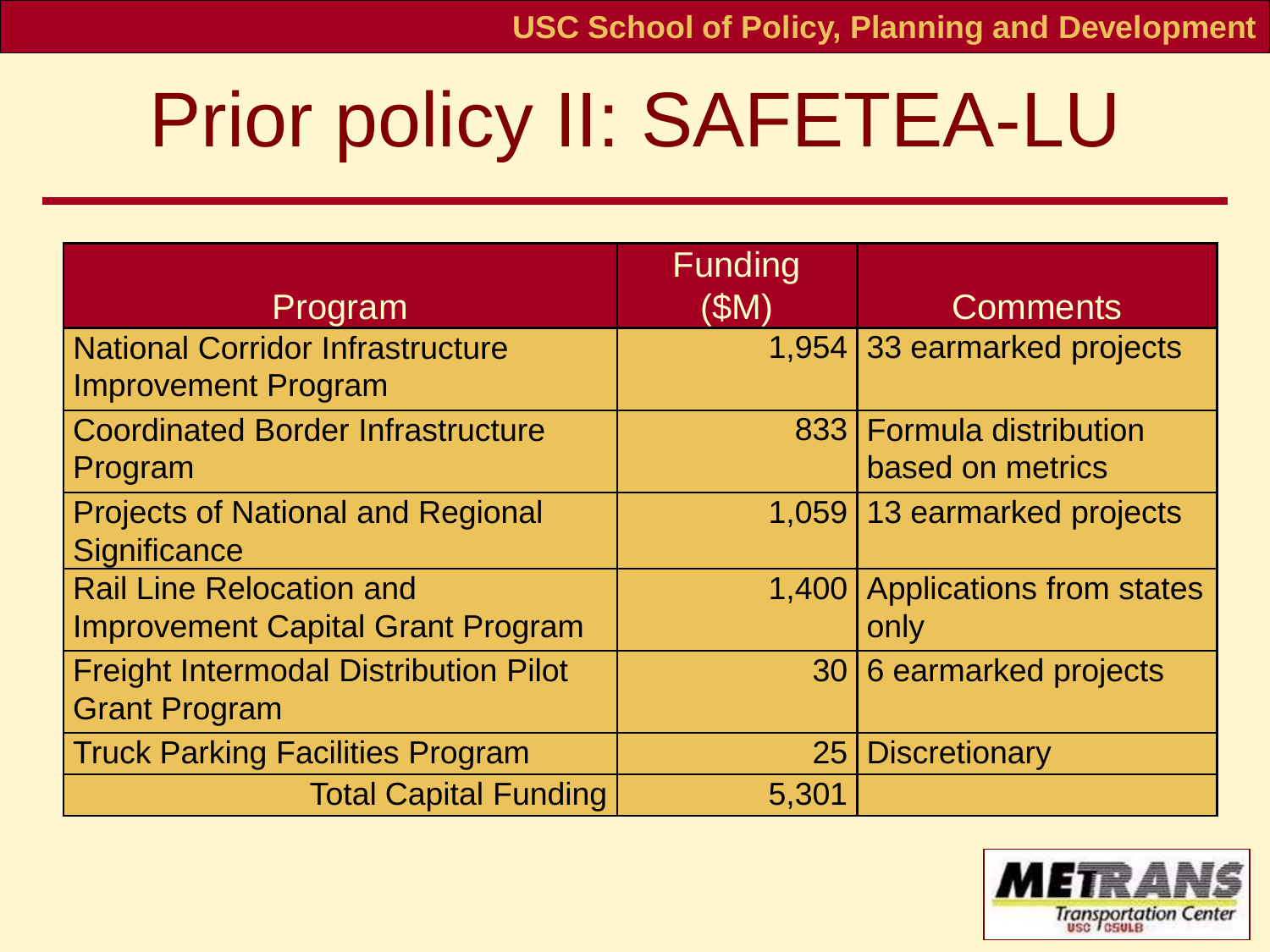### SAFETEA-LU, cont

- Expanded credit assistance
	- TIFIA to \$23.6 B
		- \$4.3 B used, \$265 M for freight
	- RRIF to \$35 B
		- \$800 M obligated
	- PABs \$15 B
		- \$5 B approved, but only 1 bond issuance (not freight)

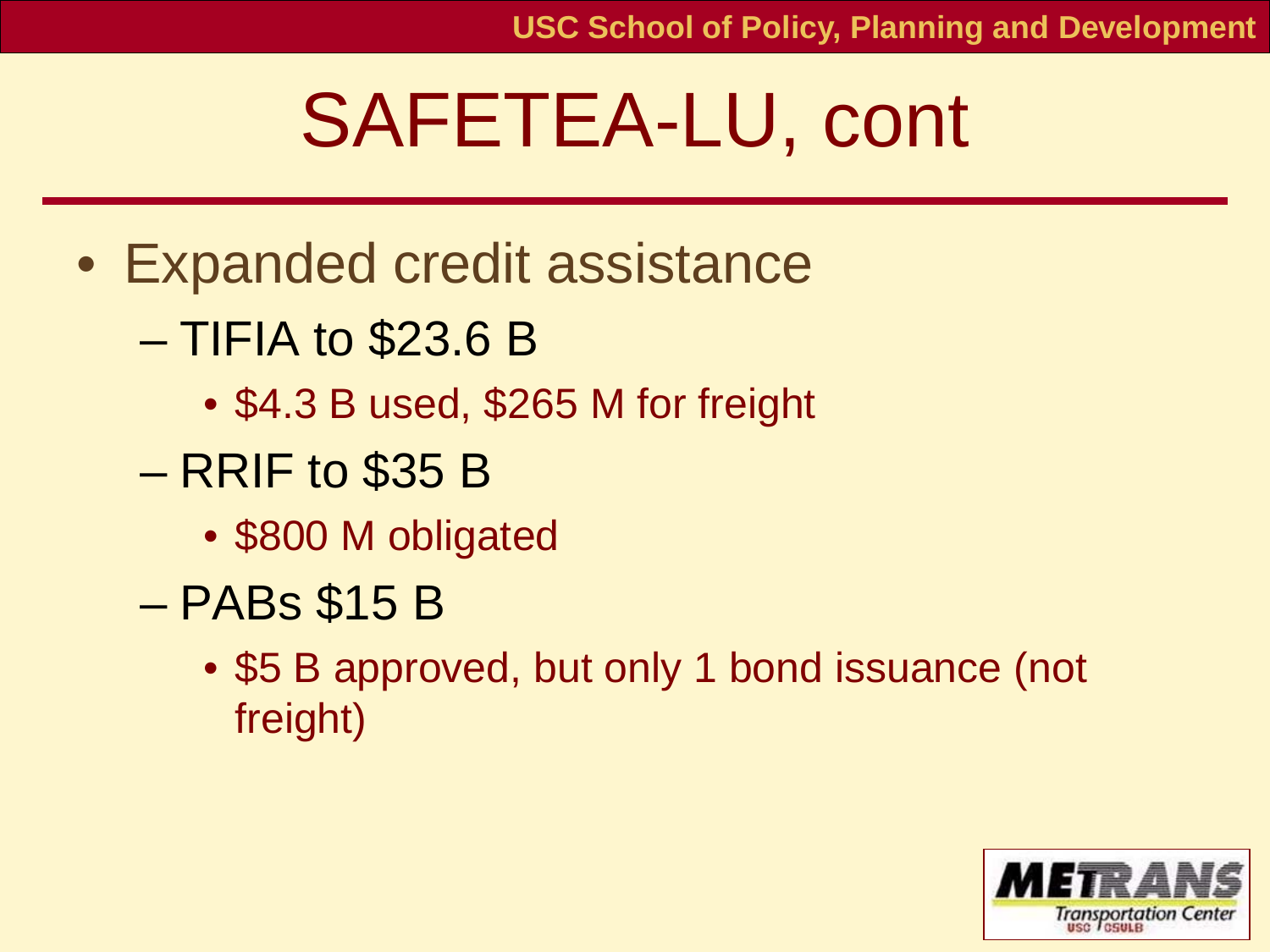### Observations from prior bills

- A collection of grant and loan programs, not a national policy agenda
- Grants vs credit assistance
- Extensive earmarking
	- Discretionary allocation based on merit mostly ineffective
- What constitutes "national significance"?

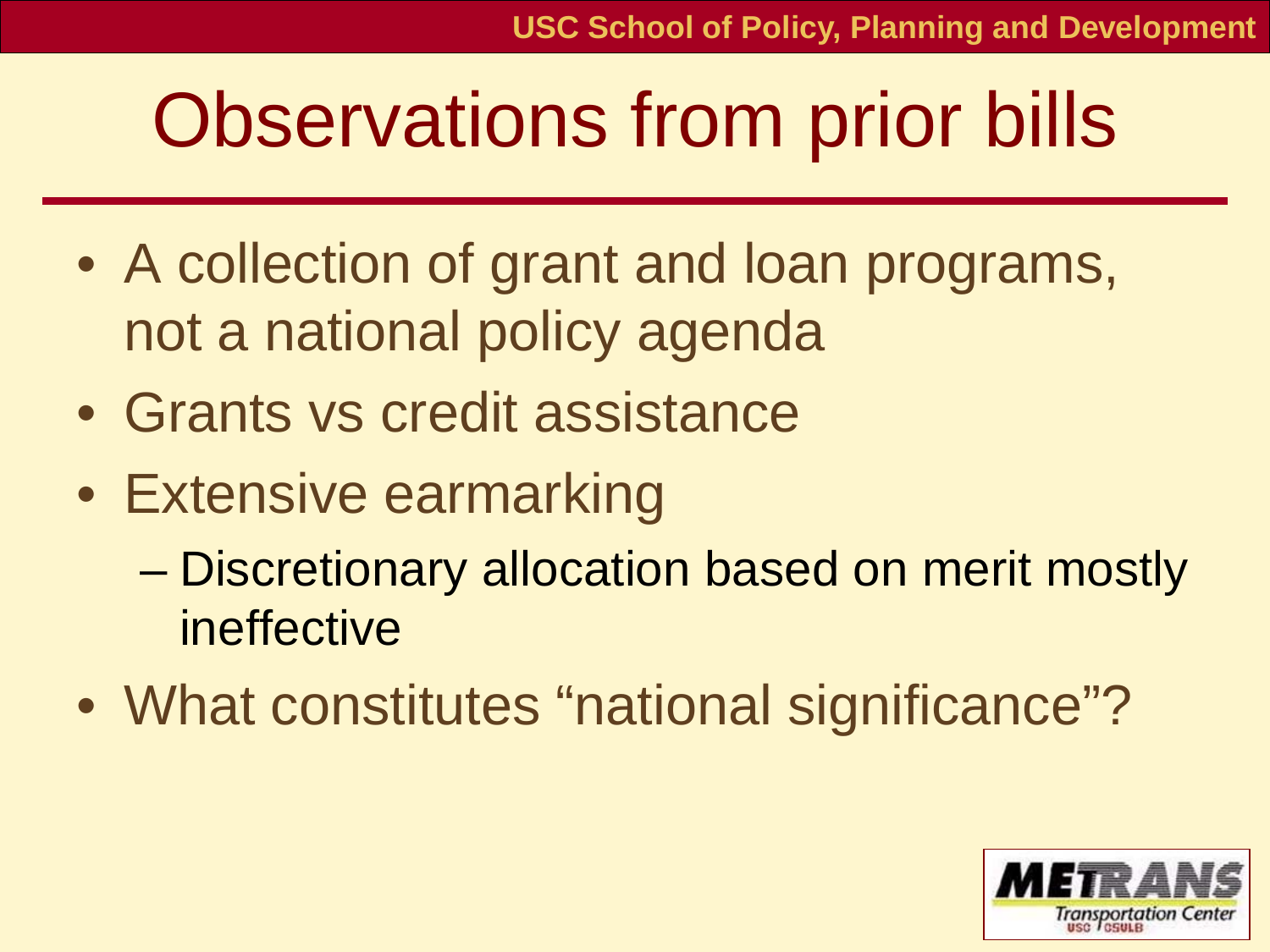#### Federal resources and regional competition

- Trade as economic development tool
	- Regions compete for economic development
	- Efforts to attract major manufacturers, hi-tech, etc., and int'l trade (ports, airports)
- Federal freight investments influence regional competition
- States and locals use federal funds to leverage their own
	- Alameda Corridor, Seattle FAST, ACE, I-95
	- More infrastructure to facilitate trade
	- More infrastructure to mitigate environmental problems that threaten trade and economic development

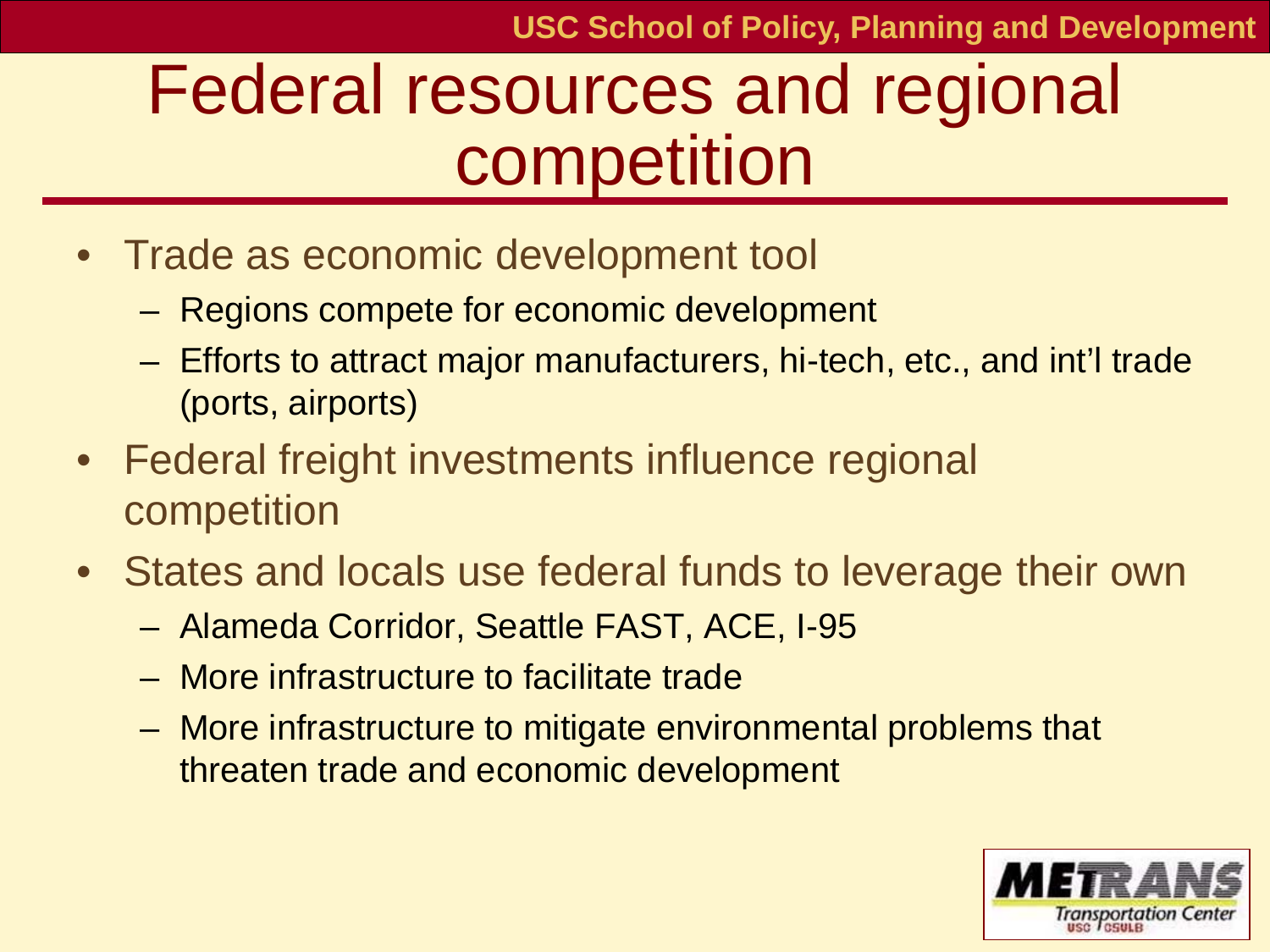### Case study: Seattle FAST

- Collaboration among industry, public agencies, elected officials
- Purpose: promote freight and passenger mobility
	- Focus on rail/highway crossings
	- Phase I \$470 million; by 2006 \$868 million
- Strategy
	- State and local special taxes
	- Leverage existing state and other fund sources
	- Seek earmarks to supplement
	- Acknowledge RR as minor contributor

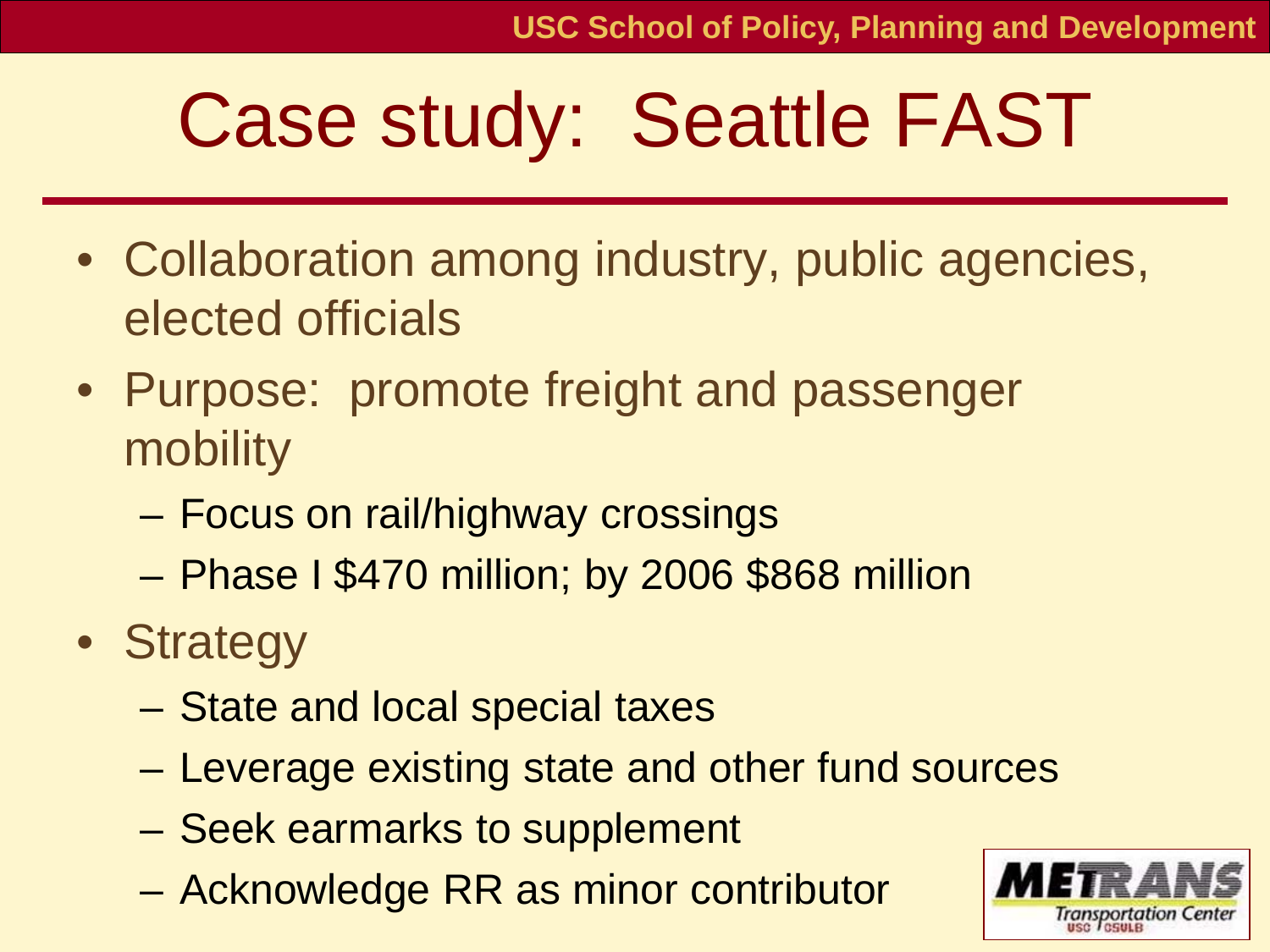**USC School of Policy, Planning and Development**

#### FAST funding sources for 10 projects



Federal is all earmark State includes highway funds + special taxes Local includes special taxes

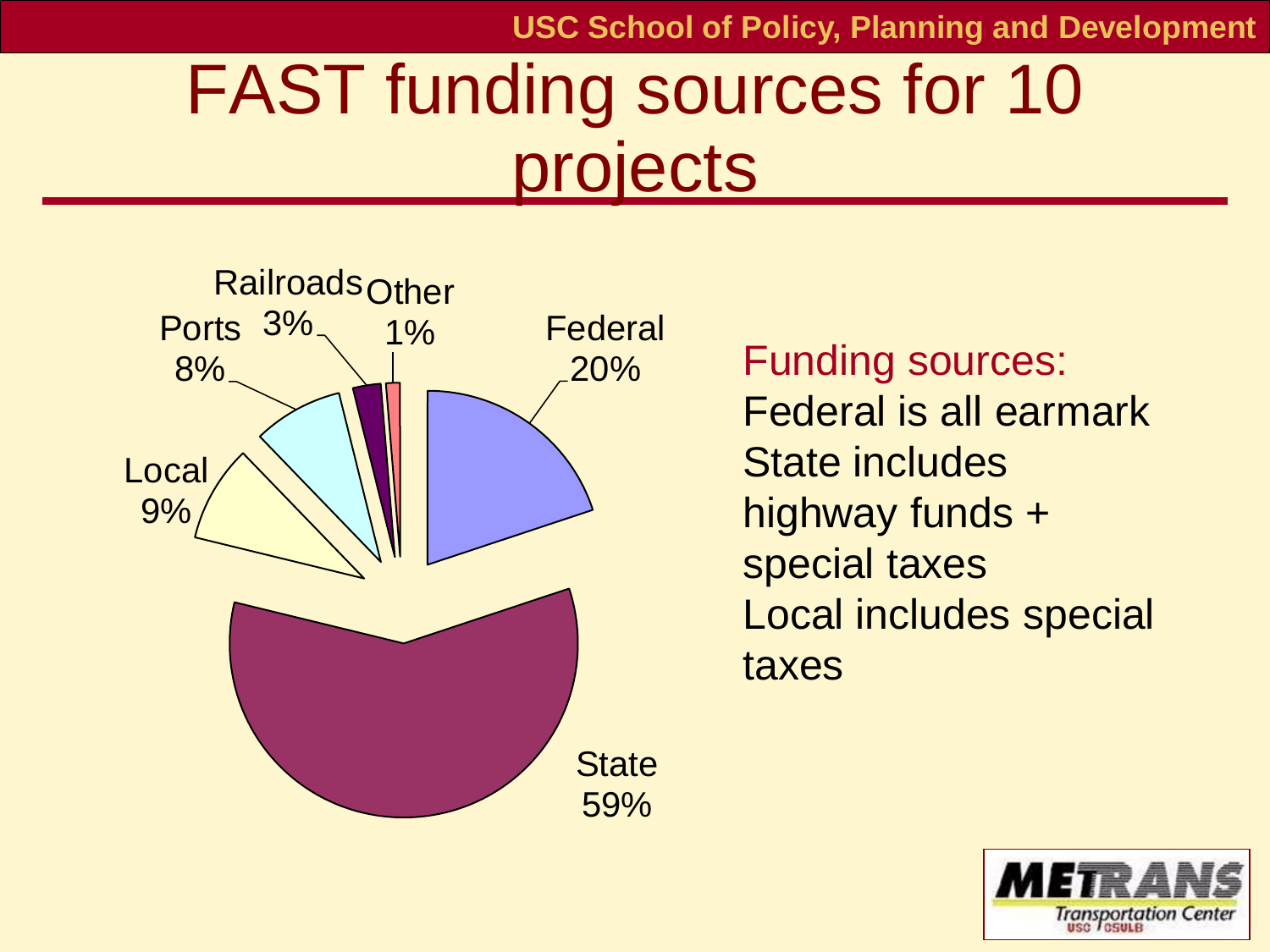#### Case study: Heartland Corridor

- PPP initiated by Norfolk Southern
	- Formal partners: FHWA, WVA, VA, Ohio, NS
	- Informal partners: Port of VA, Maersk terminal
- Purpose: increase NS line capacity via clearances to allow double stack trains
- Total funding = \$309M
	- \$84.3M from NS, \$140.4M from earmarks, rest from VA state

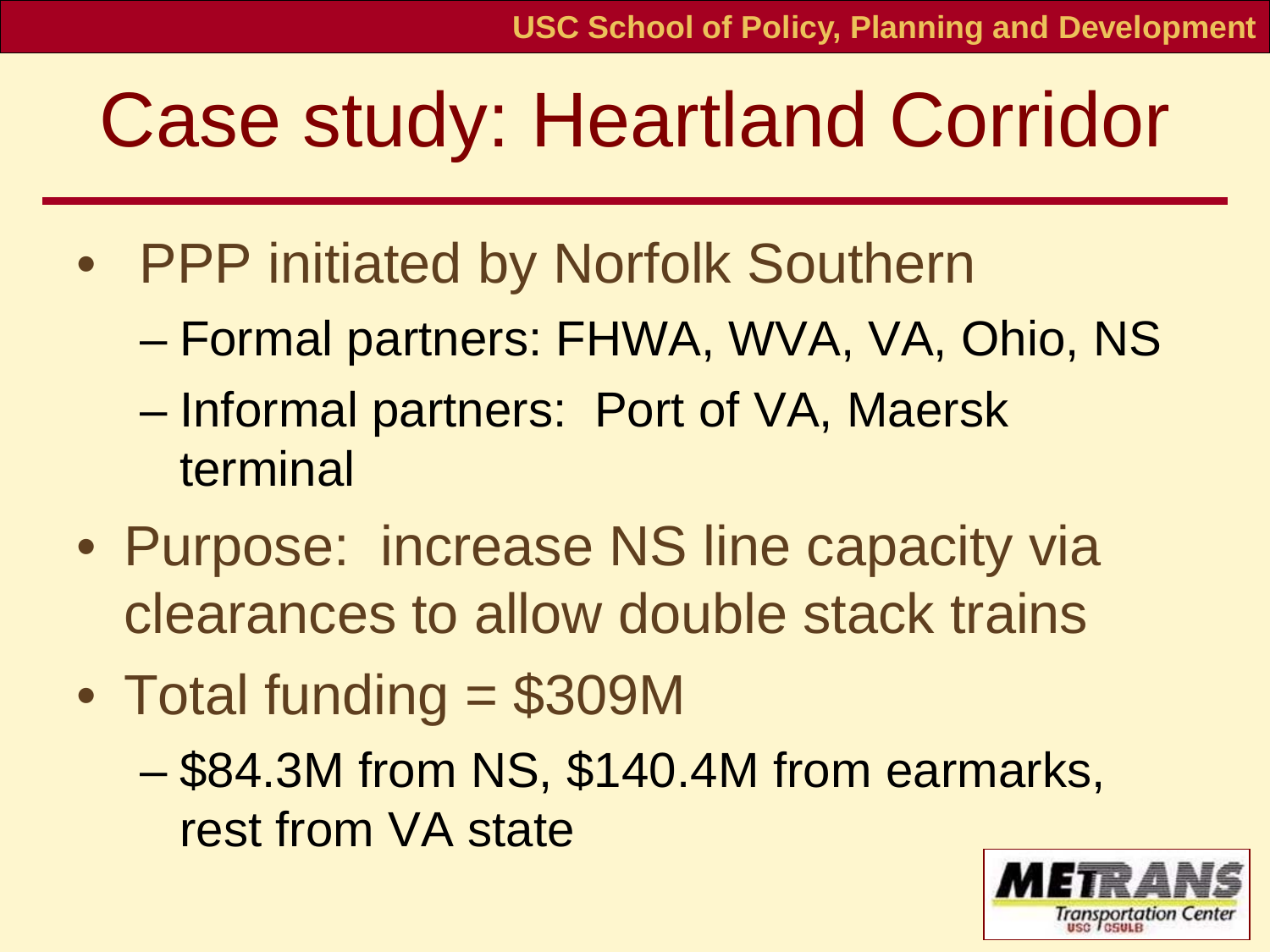ortation Cent

#### Some difficult questions

- Who benefits and who pays?
	- Should federal funds be used to generate private benefits?
	- Are the economic benefit and mobility arguments persuasive?
	- What is the payoff in national economic competitiveness, or national system efficiencies?
- Should federal funds be allocated on the basis of political influence?
- Is there a national policy rationale for influencing regional competition?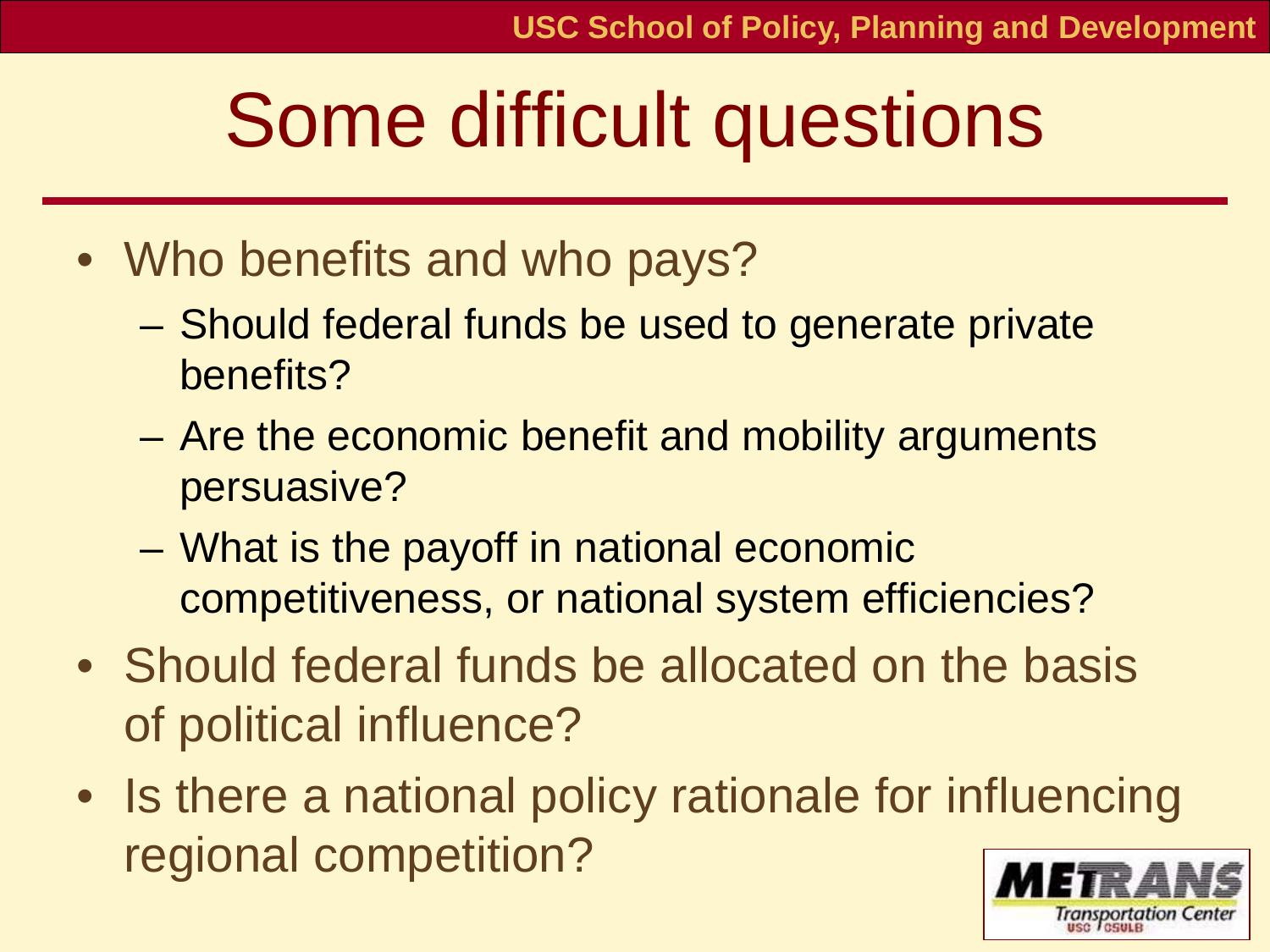#### The changed world of us transport policy

- The Interstate program was unique
	- Particular circumstances for passage
	- Fit with US politics
		- State management, big federal match, funds distributed to every state
	- It hasn't been replicated, in or out of transport sector
- Big changes in governance
	- Devolution/decentralization
	- Bottoms up planning and decision-making

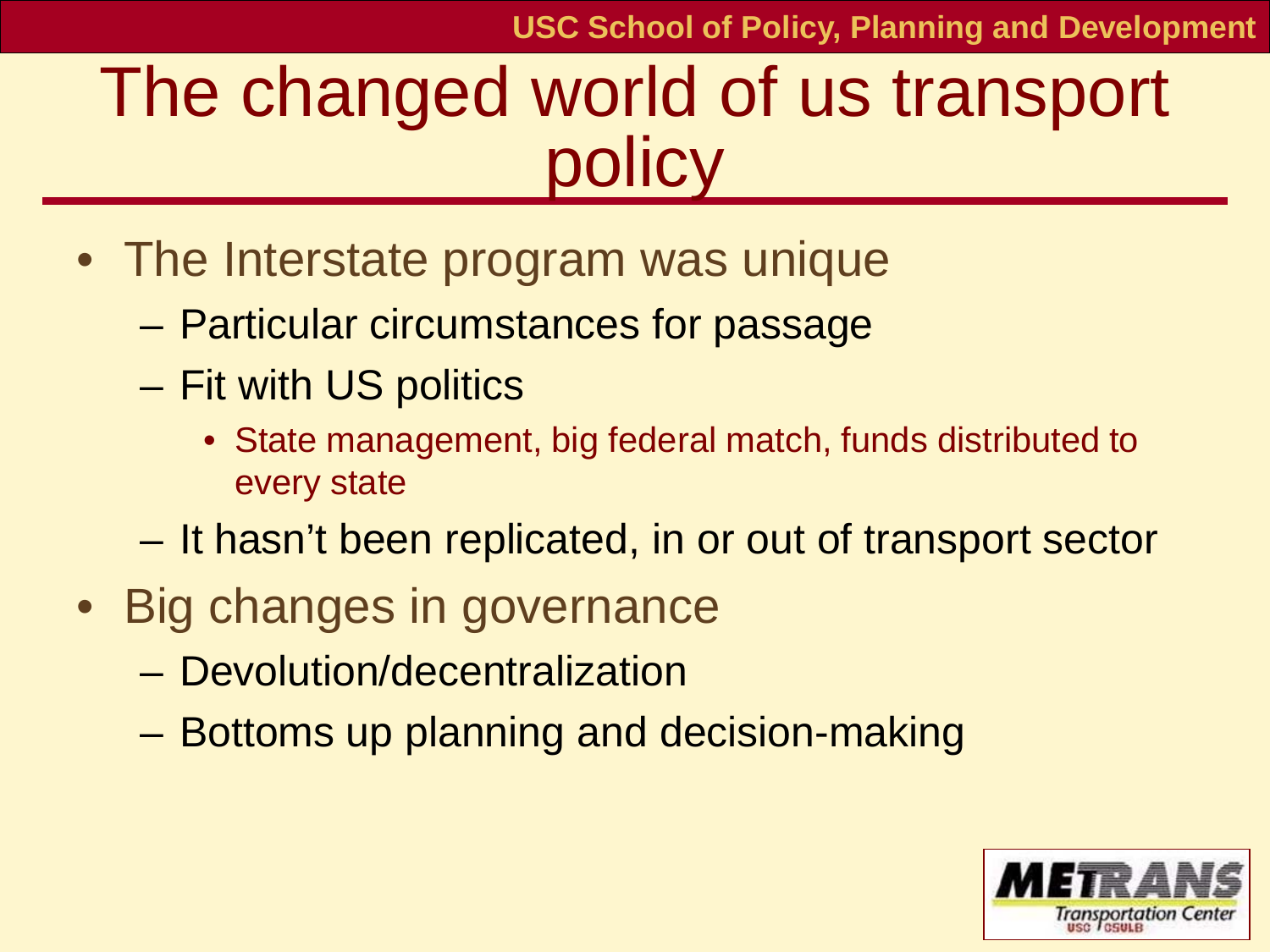## Changed world, cont

- Big changes in transportation finance
	- Shrinking share of fed \$\$ to total transport spending
	- Growing share of local, state \$\$
	- With local \$\$ comes local control
- Federal surface transportation legislation and funding
	- No consensus re how to prioritize with shrinking pie
	- No consensus to increase pie via taxes
	- Increased earmarking, demands for fair share return
- Bottom line: weakened federal role
	- No voice for national system priorities
	- Regions consider their own costs and benefits

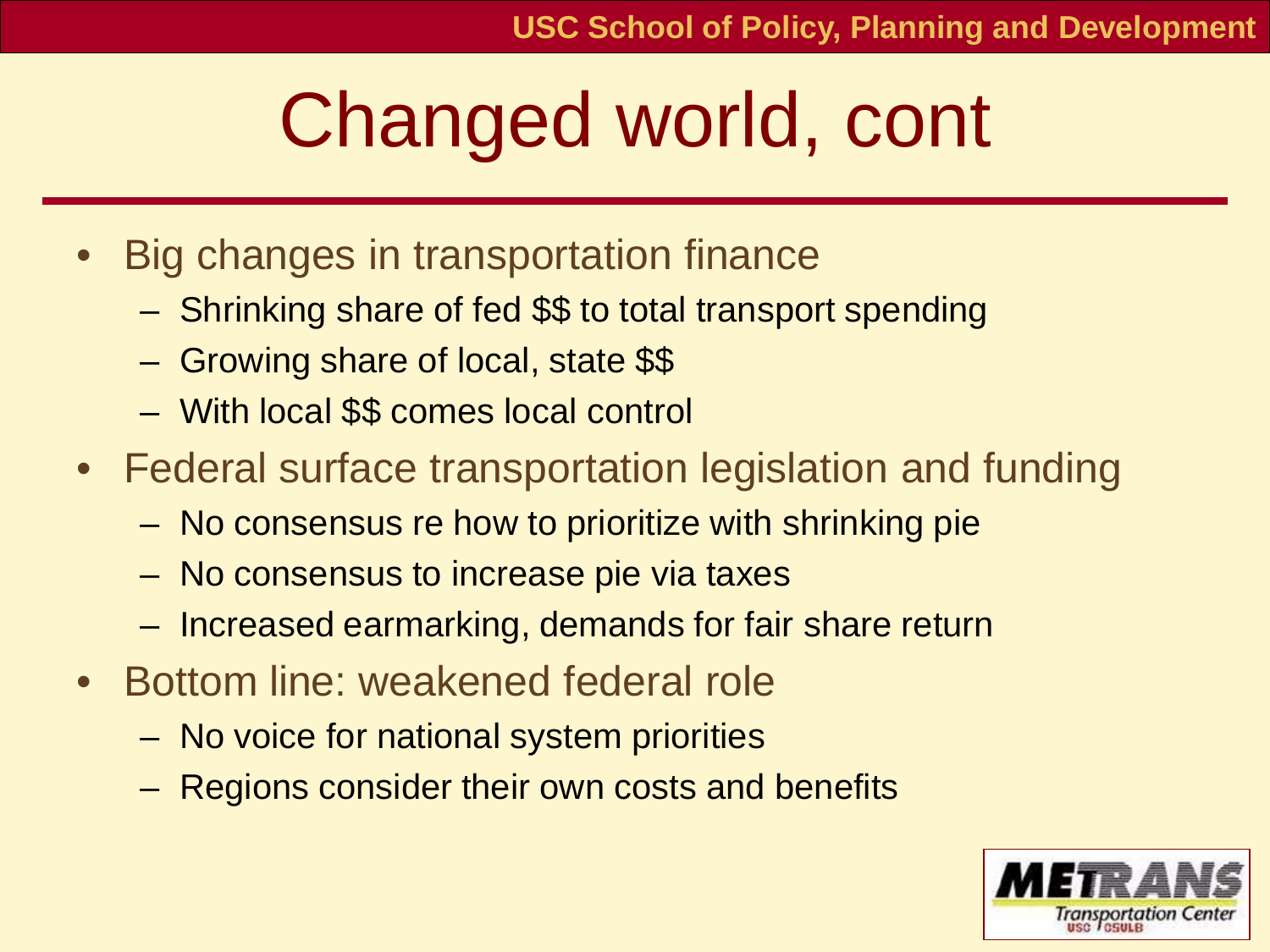#### Possibilities for federal role

- Fundamental rationales for federal role
	- Market failures
		- Monopolies, competition problems
		- Externalities
	- Large, complex projects
		- Cooperation and coordination problems
		- Last resort funder
			- Regulatory and pricing alternatives
			- Funding to reduce externalities
	- Purpose: increase efficiency and performance of national system

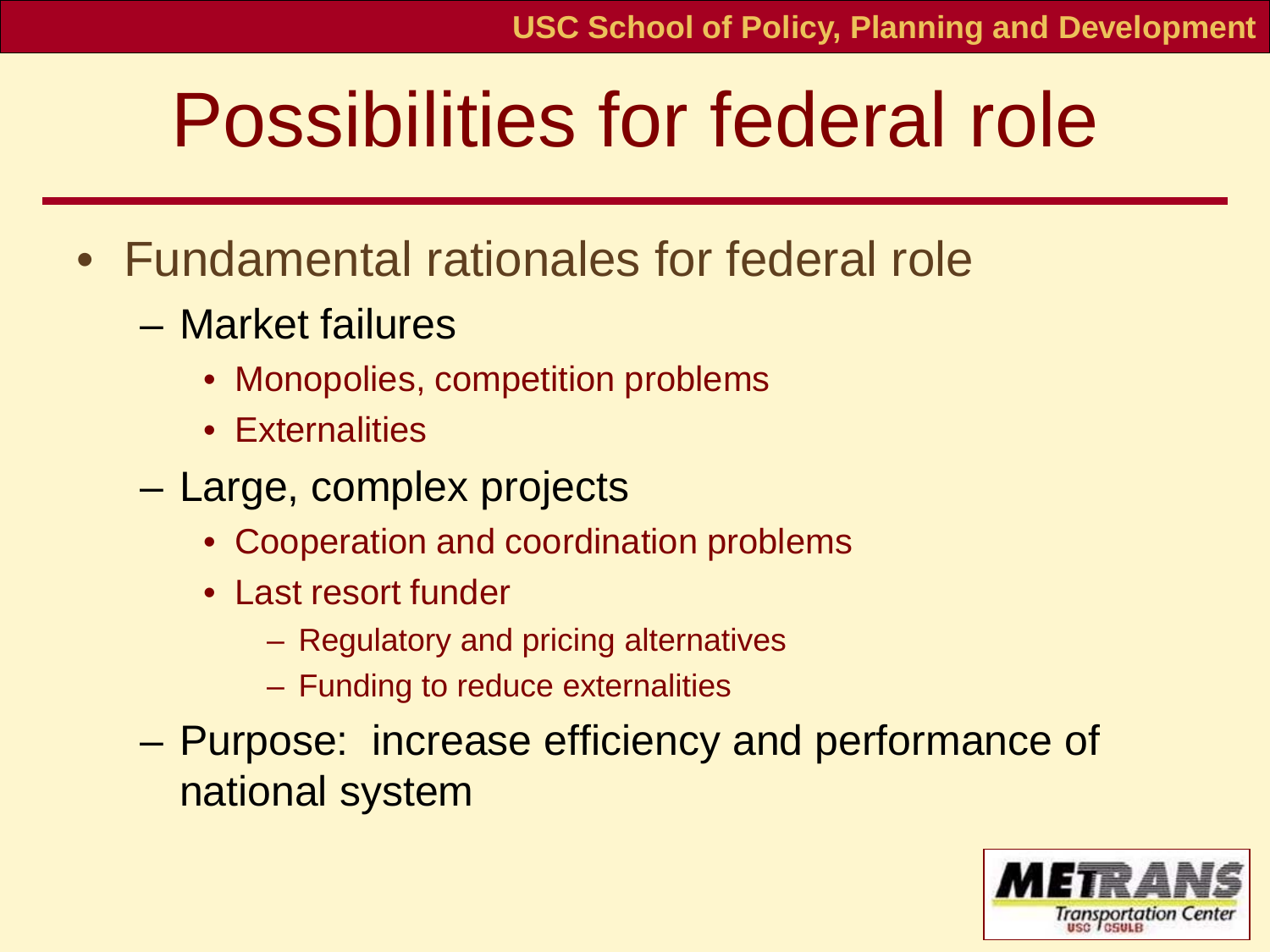#### Federal role, cont

- What would an effective federal freight policy look like?
	- Performance based decisions
	- Support/enhance private sector investments
	- Provide R&D, technical capacity

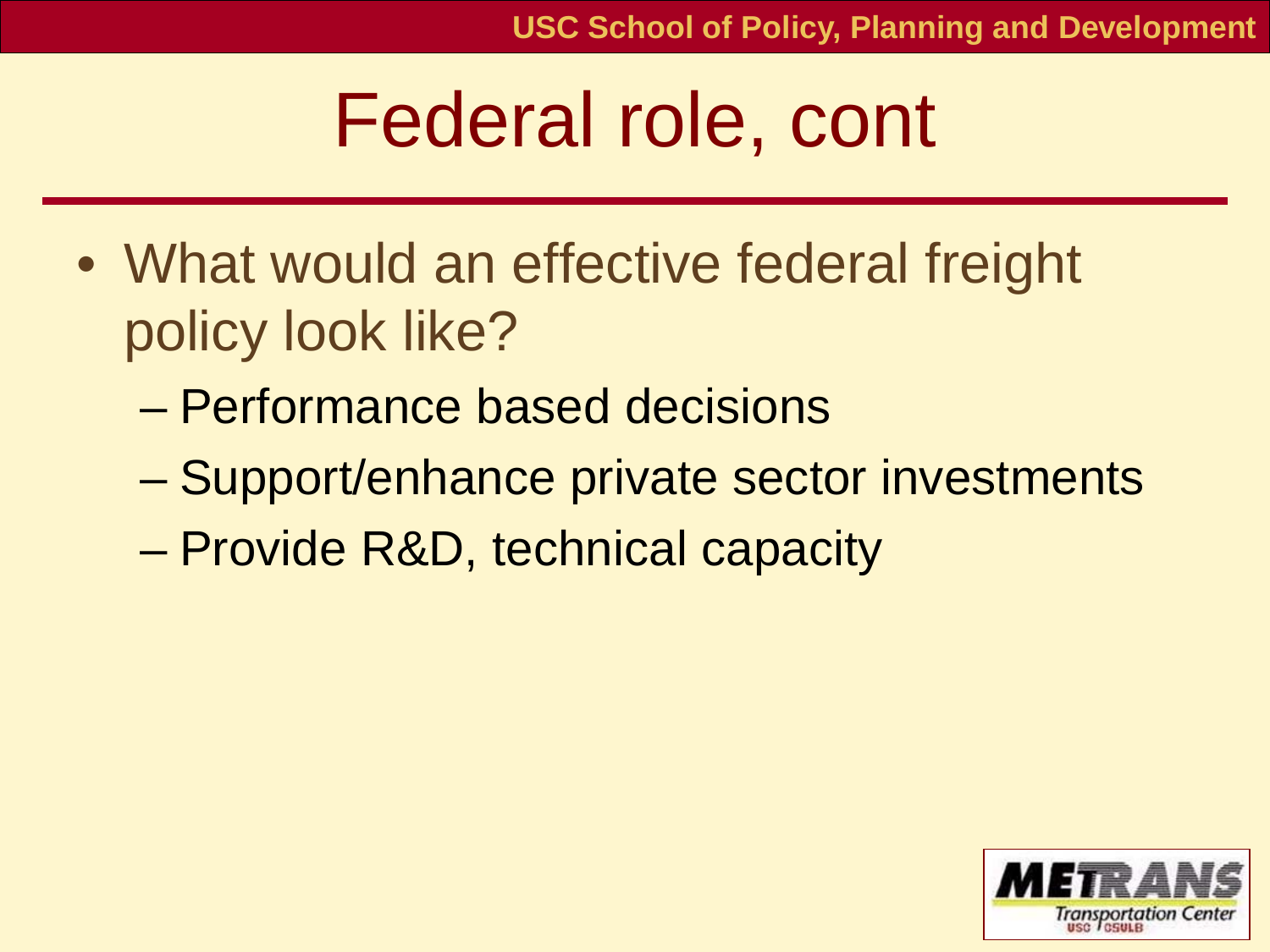### From recent TRB study

- 1. Establish guidelines for federal assistance in freight infrastructure development
- 2. Establish freight infrastructure *discretionary* program
- 3. Provide credit assistance and tax incentives
- 4. Establish incentives for new local and project specific revenue sources
- 5. Invest in system monitoring, planning and project evaluation

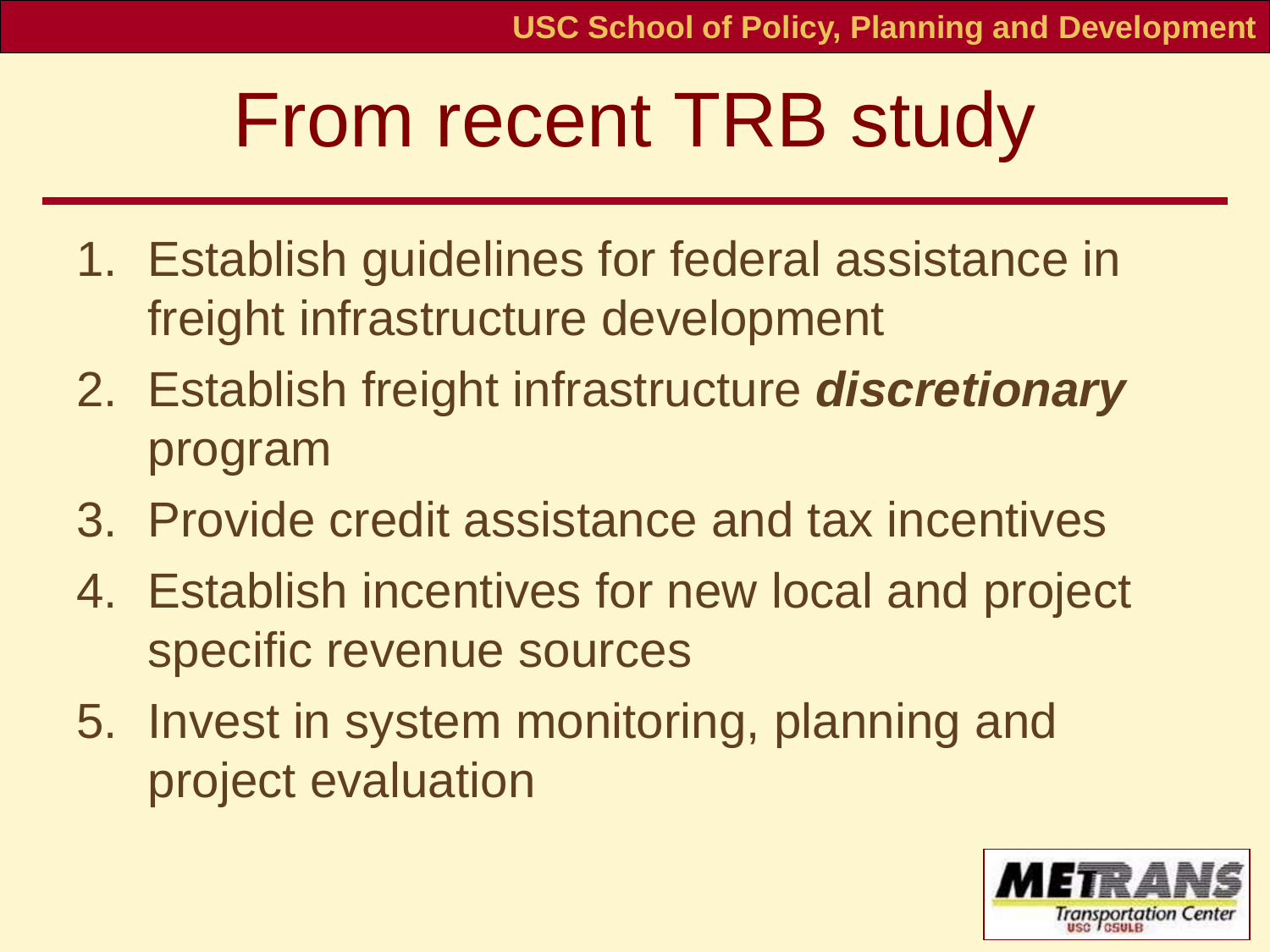## What would be required

- Agreement on
	- National system efficiency and productivity as legitimate policy goal
	- Use of performance criteria for fund allocation
	- Appropriate criteria
- More emphasis on
	- Credit assistance, less on grants
	- User fees
- More investment in
	- Planning and research
	-

– Project evaluation *Can we do it?*